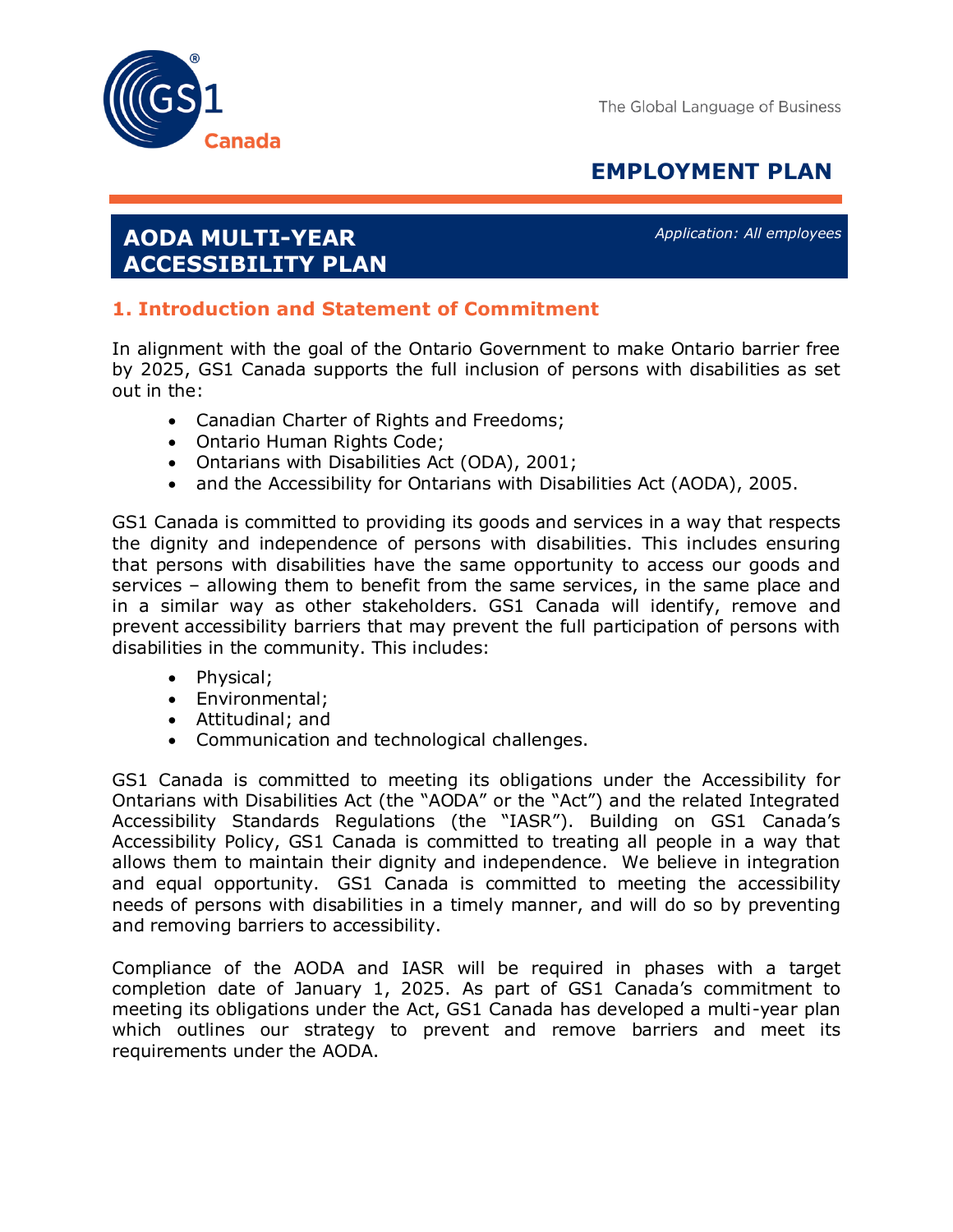GS1 Canada's Multi-Year Accessibility Plan will be reviewed and updated by GS1 Canada at least once every five (5) years, and as required.

# **2. Establishment of Accessibility Policies and Plans**

GS1 Canada has completed the following as of January 1, 2014:

- Developed, implemented and maintained a corporate policy or policies governing how the organization will achieve accessibility;
- Established, implemented and maintained a Multi-Year Accessibility Plan;
- Included within its Multi-Year Accessibility Plan a statement of commitment to meet the accessibility needs of persons with disabilities in a timely manner; and
- Made the corporate policy and Multi-Year Accessibility Plan available to the public on GS1 Canada's website and available in accessible formats upon request.

# **3. Training**

GS1 Canada has completed the following as of January 1, 2015:

- Provided training on the requirements of the IASR and on disabilityrelated obligations under Ontario Human Rights legislation, as well as similar legislative provisions across the country, to the following individuals: employees, contractors, consultants and any others who may be acting on GS1 Canada's behalf in dealing with the public or any other third parties. Training has been also be provided to all people who are involved in the development of GS1 Canada's policies; and
- Maintained records of the dates when training is completed and the individuals who completed the training**.**

## **4. Information and Communications Standards**

#### **A. Accessible Websites and Web Content**

GS1 Canada has completed the following as of January 1, 2014:

• Made GS1 Canada's new internet website and new content on such website conform with World Wide Web Consortium Web Content Accessibility Guidelines (WCAG) 2.0 Level A.

GS1 Canada has completed the following as of January 1, 2021:

• Made GS1 Canada's internet website and web content conform with WCAG 2.0 Level AA, except for exclusions set out in the IASR.

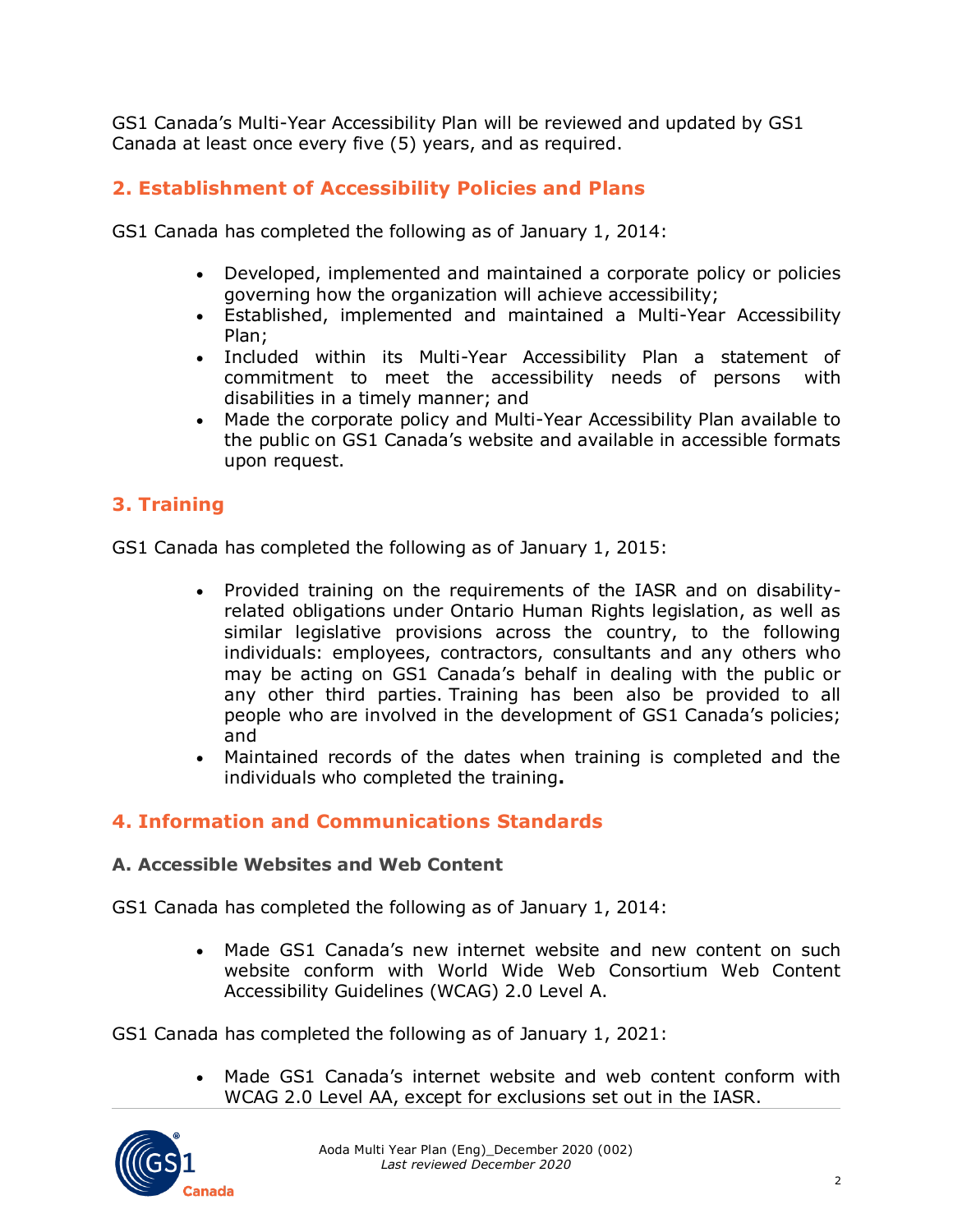## **B. Feedback, Accessible Formats and Communication Supports**

GS1 Canada has completed the following as of January 1, 2015:

- Posted a statement on its website about the availability of accessible formats and communication supports and, upon request, provide or arrange for the provision of accessible formats in a timely manner; and
- Ensured that the processes for receiving and responding to feedback are accessible to persons with disabilities by providing or arranging for the provision of accessible formats and communications supports, upon request.

## **5. Employment Standards**

#### **A. Recruitment**

GS1 Canada has completed the following as of January 1, 2016:

- Specified on its website and on GS1 Canada job postings, that accommodations are available for applicants with disabilities;
- Informed applicants selected to participate in an assessment or selection process that accommodations are available during the recruitment process, upon request, in relation to materials and processes to be used;
- Upon request, consulted with the applicant and arrange for suitable accommodation; and
- Notified the successful applicant, when making offers of employment, of its policies for accommodating associates with disabilities.

#### **B. Informing Employees of Supports**

GS1 Canada has completed the following as of January 1, 2016:

- Informed employees and new hires (as soon as practicable) of GS1 Canada's policies to support employees with disabilities and keep employees up to date on changes to these policies; and
- Upon request from an employee with a disability, and further to consultation with the employee, provided suitable accessible formats and communication supports for: information needed by the employee to perform their job, and information that is generally available to employees.

#### **C. Workplace Emergency Response Information**

GS1 Canada has completed the following as of January 1, 2012: